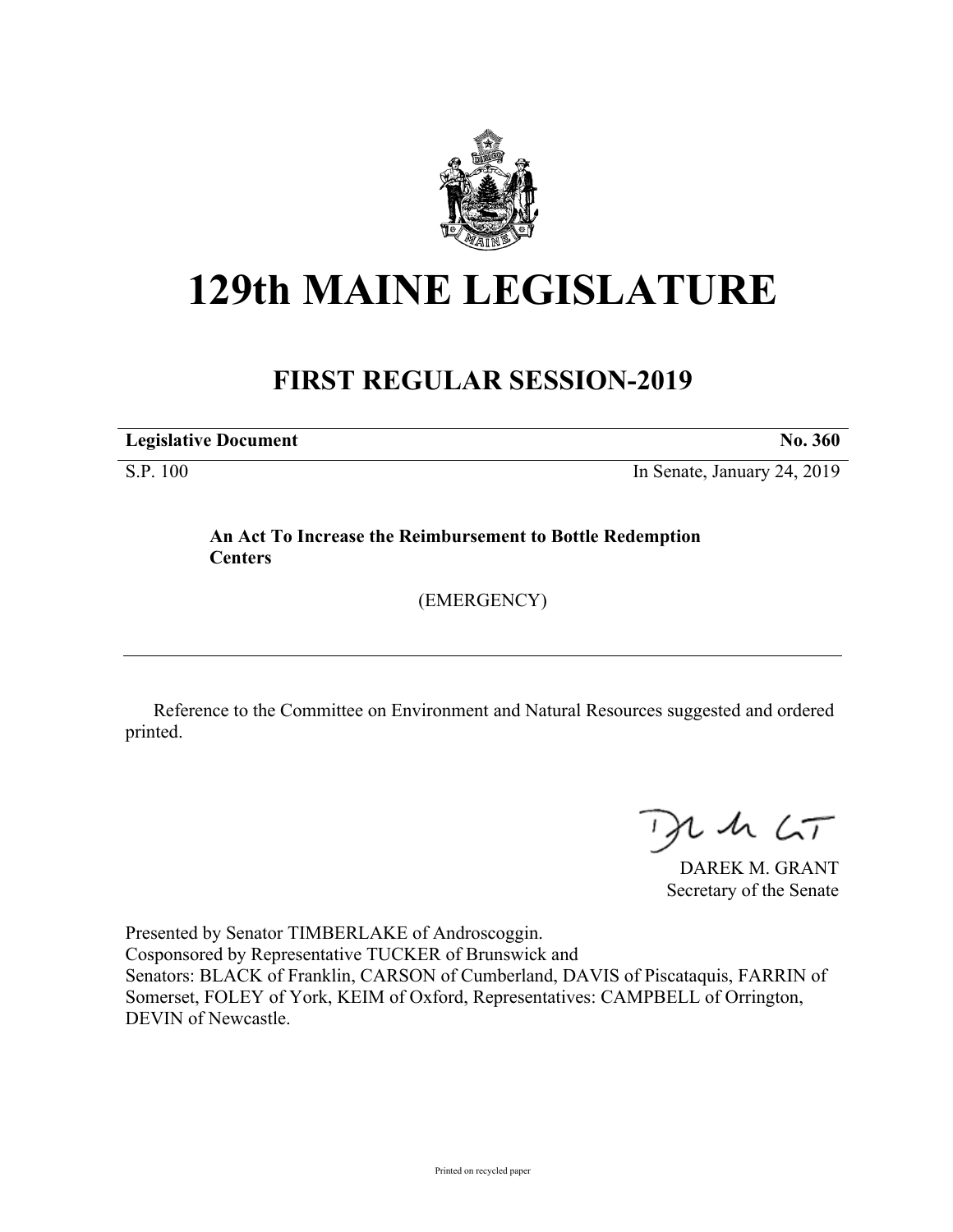- **Emergency preamble. Whereas,** acts and resolves of the Legislature do not become effective until 90 days after adjournment unless enacted as emergencies; and
- **Whereas,** this legislation increases the amount that initiators of deposit reimburse dealers and local redemption centers beginning May 1, 2019; and

 **Whereas,** in the judgment of the Legislature, these facts create an emergency within the meaning of the Constitution of Maine and require the following legislation as immediately necessary for the preservation of the public peace, health and safety; now, therefore,

- **Be it enacted by the People of the State of Maine as follows:**
- **Sec. 1. 38 MRSA §3106, sub-§7,** as enacted by PL 2015, c. 166, §14, is amended to read:
- **7. Reimbursement of handling costs.** Reimbursement of handling costs is governed by this subsection.
- A. In addition to the payment of the refund value, the initiator of the deposit under section 3103, subsections 1, 2 and 4 shall reimburse the dealer or local redemption center for the cost of handling beverage containers subject to section 3103, in an 17 amount that equals at least  $3¢$  per returned container for containers picked up by the 18 initiator before March 1, 2004, at least  $3 \frac{1}{2}$  for containers picked up on or after 19 March 1, 2004 and before March 1, 2010 and, at least 4¢ for containers picked up on 20 or after March 1, 2010 and before May 1, 2019, at least  $5¢$  for containers picked up on or after May 1, 2019 and before January 1, 2020 and at least 6¢ for containers picked up on or after January 1, 2020. The initiator of the deposit may reimburse the dealer or local redemption center directly or indirectly through a party with which it has entered into a commingling agreement.
- B. In addition to the payment of the refund value, the initiator of the deposit under section 3103, subsection 3 shall reimburse the dealer or local redemption center for the cost of handling beverage containers subject to section 3103 in an amount that 28 equals at least  $3¢$  per returned container for containers picked up by the initiator 29 before March 1, 2004, at least  $3 \frac{1}{2}$  for containers picked up on or after March 1, 30 2004 and before March 1, 2010 and, at least  $4¢$  for containers picked up on or after March 1, 2010 and before May 1, 2019, at least 5¢ for containers picked up on or after May 1, 2019 and before January 1, 2020 and at least 6¢ for containers picked up on or after January 1, 2020. The initiator of the deposit may reimburse the dealer or local redemption center directly or indirectly through a contracted agent or through a party with which it has entered into a commingling agreement.
- C. The reimbursement that the initiator of the deposit is obligated to pay the dealer or 37 redemption center pursuant to paragraph A or B must be reduced by  $1/2\epsilon$  for any returned container that is subject to a qualified commingling agreement that allows the dealer or redemption center to commingle beverage containers of like product group, material and size. A commingling agreement is qualified for purposes of this paragraph if the department determines that 50% or more of the beverage containers